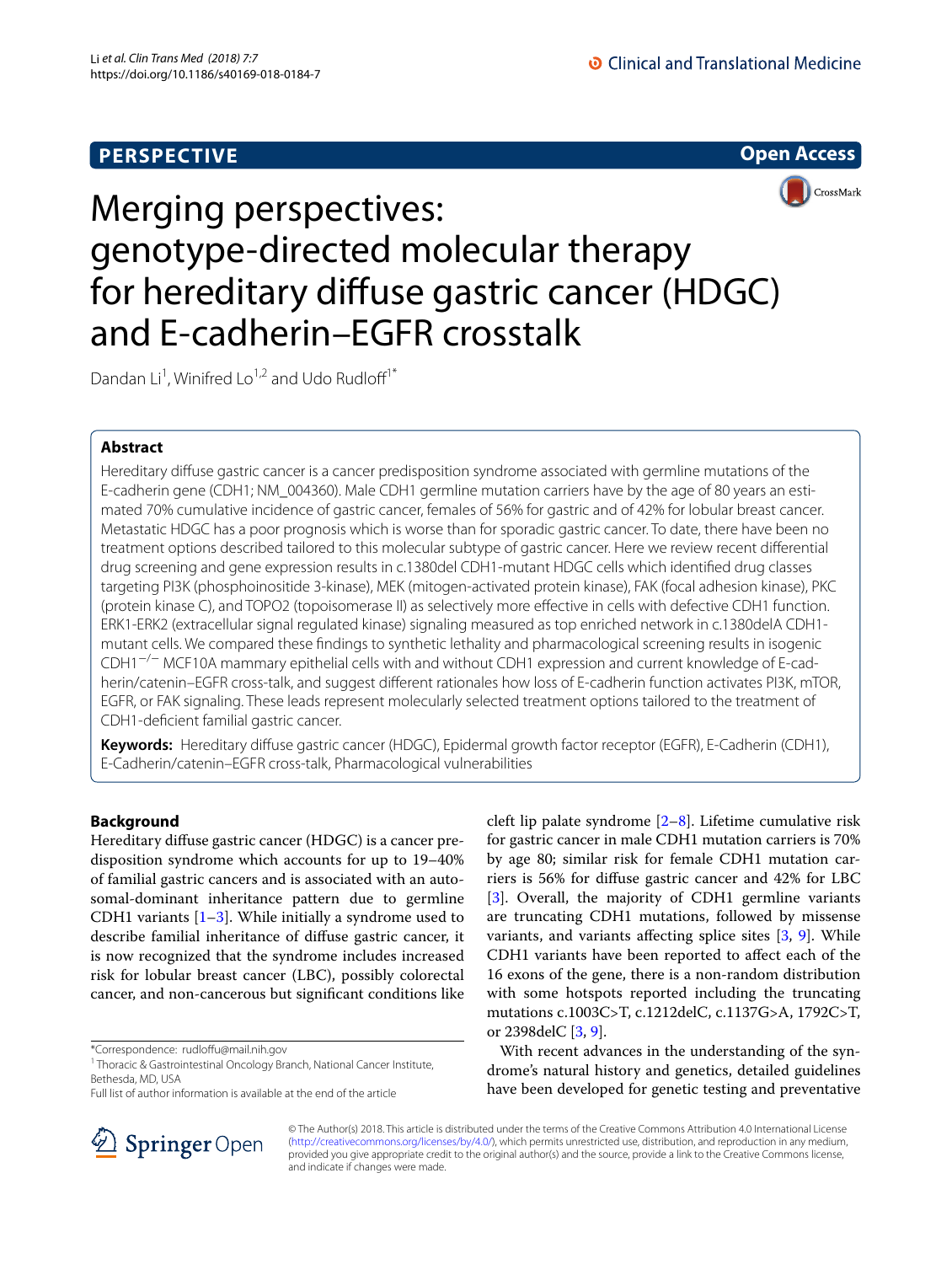interventions via endoscopic surveillance, prophylactic gastrectomy, and breast imaging [[2,](#page-4-2) [3,](#page-4-1) [10\]](#page-5-2). Despite these measures, efective systemic therapies for patients who develop HDGC malignancies remain elusive. Patients with metastatic HDGC typically receive the same, largely inefective chemotherapies as patients with sporadic gastric cancer; however, HDGC patients experience inferior outcomes to sporadic gastric cancer or gastric cancer with non-pathogenic CDH1 mutations [\[10,](#page-5-2) [11](#page-5-3)]. Thus, there remains a need for identification and selection of efective systemic agents for this unique patient subpopulation.

## **High‑throughput drug screening in cell‑based models of HDGC**

As no efective systemic therapies are available for HDGC, an initial broad evaluation of potential drug targets is desirable. Our group conducted a diferential high-throughput drug screen in gastric cancer cells derived from a stage IV HDGC patient with a truncating c.1380delA CDH1 germline mutation and gastric cancer cells derived from a liver lesion of a gastric cancer patient with wild type CDH1  $[12]$  $[12]$ . The drug library utilized for screening was enriched for oncology compounds and contained multiple compounds per class to detect class efects. In addition, pathway enrichment was derived from diferentially expressed gene set(s) (DEG) in hereditary c.1380delA HDGC cells in comparison to a panel of sporadic gastric cancer cell lines. c.1380delA CDH1 mutant cells were selectively sensitive to inhibition of the EGFR efectors PI3K, mTOR, MEK, c-Src, FAK, and TOPO2 inhibition. The drug phenotype overlapped with the top two signaling networks found enriched by Meta-Core analysis in  $c.1380$ delA cells  $[12]$  $[12]$ . The highest-ranking network predicted to be enriched in c.1380delA cells included a number of signaling regulators of the enriched epidermal growth factor receptor signaling pathway or inositol triphosphate (IP3)/diacylglyercol (DAG) signaling which directly or indirectly overlapped with the drug phenotype of enhanced sensitivity against MEK, mTOR, FAK, or PKC activity anti-PKC, c-Src kinase, and FAK activity. Table [1](#page-1-0) lists the drug classes with selective activity in gastric cancer cells with hereditary CDH1 mutation compared to sporadic gastric cancer cells.

Sensitivity to PI3K, mTOR, and EGFR inhibition was independently observed in another sentinel report on this subject conducted in MCF10A cells, a non-tumorigenic mammary epithelial cell line [[13\]](#page-5-5). Telford et al. performed a broad, comparative genome-wide siRNA screen of isogenic MCF10A cells with and without CDH1

#### <span id="page-1-0"></span>**Table 1 Drug sensitivities derived from in vitro models of HDGC**

|                                            | CDH1 MCF10A $(-/-)$<br>$[13]$ | CDH1 MCF10A (-/-) [13]                                            | c.1380delA CDH1 HDGC<br>$[12]$ | c.1380delA CDH1 HDGC [12]                |
|--------------------------------------------|-------------------------------|-------------------------------------------------------------------|--------------------------------|------------------------------------------|
|                                            | qHTS drug phenotype           | Lethality by siRNA target or qHTS drug phenotype<br>target ligand |                                | Target kinase in enriched top<br>network |
| Drug class                                 |                               |                                                                   |                                |                                          |
| PI3K inhibitor                             | Yes                           | PIK3CA, PIK3CG, PIK3R5,<br>PIK3CB, PIK3CD, PIK3C2B                | Yes                            | <b>No</b>                                |
| AKT1                                       | <b>No</b>                     | AKT1                                                              | No.                            | N <sub>o</sub>                           |
| mTOR inhibitor                             | Yes                           |                                                                   | Yes                            | Yes                                      |
| EGFR and PDGFR family<br>inhibitor         | Yes                           | PDGFD, EGFR, ERBB3, NRG1                                          | <b>No</b>                      | Yes                                      |
| Src kinase inhibitor                       | Yes                           |                                                                   | <b>No</b>                      | Yes                                      |
| FAK inhibitor                              | 7                             |                                                                   | Yes                            | Yes                                      |
| ALK/ROS1-like tyrosine kinase<br>inhibitor | Yes                           | ROS1, ALK                                                         | Yes                            | <b>No</b>                                |
| JAK family inhibitor                       | Yes                           | JAK2                                                              | <b>No</b>                      | No                                       |
| <b>BCL2</b> inhibitor                      | Yes                           | BCL <sub>2</sub>                                                  | <b>No</b>                      | <b>No</b>                                |
| Aurora kinase inhibitor                    | Yes                           |                                                                   | Yes                            | <b>No</b>                                |
| <b>HDAC</b> inhibitor                      | Yes                           | HDAC3, HDAC9, SIN3A, RERE                                         | <b>No</b>                      |                                          |
| <b>ROCK</b> inhibitor                      | <b>No</b>                     |                                                                   | Yes                            | <b>No</b>                                |
| Protein kinase C inhibitor                 | <b>No</b>                     |                                                                   | Yes                            | Yes                                      |
|                                            |                               |                                                                   |                                |                                          |

Quantitative high-throughput drug screening of MCF10A mammary epithelial cells vs isogenic CDH1<sup>-/-</sup> MCF10A cells and hereditary c.1380del CDH1 gastric cancer cells vs sporadic CDH1 wild type SB.msgc-1 cells. Listed are vulnerabilities selective in CDH1−/−-mutant MCF10A and c.1380del CDH1 cells, shared drug classes are highlighted in italics

Active in both c.1380delA CDH1 mutant hereditary SB.mhdgc-1 and control CDH1 wild type SB.msgc-1 gastric cancer cells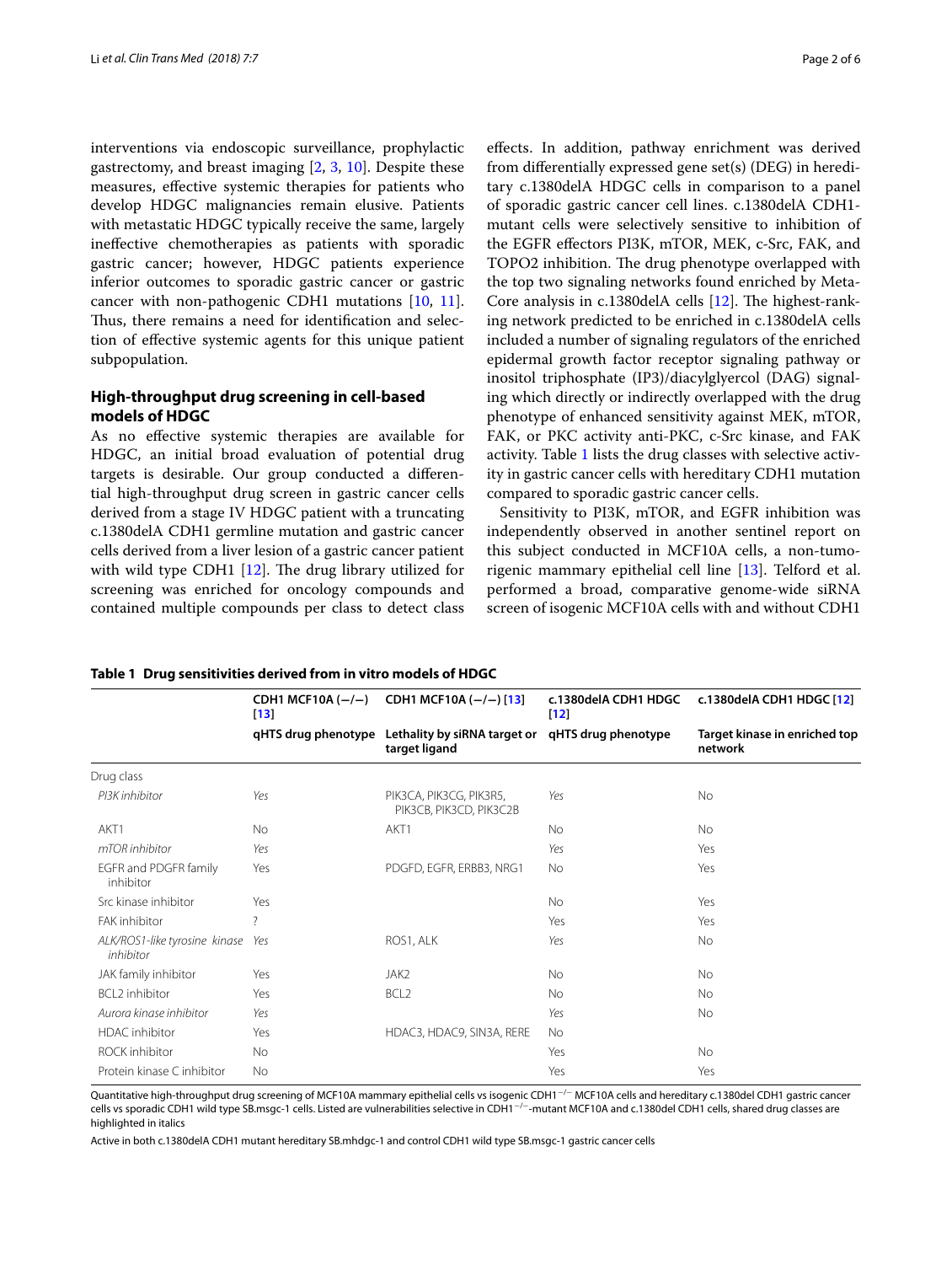expression. G-Protein-coupled receptor (GPCR) signaling proteins and cytoskeletal proteins were selectively lethal upon siRNA-mediated knockdown in the CDH1<sup>−</sup>/<sup>−</sup> null MCF10A cells. These genetic vulnerabilities overlapped with selective drug response profles derived from a 4057 drug screen in the CDH1 isogenic MCF10A cell lines. Drugs and drug classes with increased sensitivity in the CDH1<sup>−</sup>/<sup>−</sup> null MCF10A compared to CDH1 wild type cells included HDAC, PI3K, mTOR, JAK, BCL2, or aurora kinase inhibitors. Thus, when aligning drug phenotypes derived from both in vitro models of HDGC, CDH1<sup>−</sup>/<sup>−</sup> null MCF10A and c.1380delA CDH1 HDGC cells, gastric cancer cells with defective CDH1 function showed selective overlapping sensitivity to PI3K, mTOR, ALK/ROS-1 like tyrosine, and aurora kinase inhibition in both systems. Table [1](#page-1-0) list selective genetic and pharmacological vulnerabilities in CDH1−/− null MCF10A and drug phenotype and enriched gene expression aberrations in c.1380delA HDGC cells. Diferences in lineage and evolvement of screened cells, like pre-neoplastic primary mammary epithelial MCF10A cells versus metastatic cells derived from the ascites of a CDH1 germline mutation carrier with stage IV gastric cancer, or diferent coverages of the used drug libraries, might explain differences in observed drug phenotype like lack of HDAC inhibition, anti-Bcl2, and anti-XIAP sensitivity in the c.1380delA CDH1 cells or lack of sensitivity to MEK inhibition in the CDH1−/− null MCF10A cells.

Indications of potential vulnerability to PI3KmTOR, or FAK inhibition are, in part, also corroborated by tissue studies on early T1a stage and  $>$  T2 lesions from CDH1-mutation carriers. Detailed pathology analysis of the early, non-proliferative intramucosal T1a lesions in prophylactic gastrectomy specimens of multiple family members with a c.1008G>T CDH1 germline mutation showed as the earliest, disease-initiating change reduced or absent expression of β-actin, p120 catenin, and Lin-7 compared to surrounding mucosa with general loss of organization of adherens junctions; [\[14](#page-5-6)]. Loss of adhesion function in the intramucosal stage was followed upon progression towards > T2 lesions by activation of c-Src kinase and FAK activation, and epithelial to mesenchymal transition (EMT). β-Catenin activation (as a result of p120 loss; measured by nuclear catenin staining) and mTOR activation (measured by staining with anti-phospho-mTOR Ser2448) was also observed in T1a lesions isolated in gastrectomy specimens of CDH1 mutation carriers with del124\_126CCCinsT, c.521dupA, and c.1565+1G>A variants [\[9](#page-5-1)]. These observations of activation of the c-Src–FAK axis, catenin and mTOR signaling in clinical specimens appears to be in line with the drug phenotypes derived from the in vitro models.

## **E‑Cadherin/catenin–EGFR cross talk and potential mechanisms for pharmacologic targeting**

Early broad pharmacologic screens in in vitro models of difuse gastric cancer indicate that dysregulated EGFR receptor and downstream efector signaling may be involved in aberrant signal transduction selective for CDH1-defcient gastric cancer cells. While c-Src kinase and FAK activation might be a direct result of elevated GPCR signaling, activation of ERK signaling in addition to enhanced PI3K and mTOR sensitivity suggest activation of upstream receptor tyrosinase kinase signaling in HDGC cells. Thus, how is E-cadherin/catenin complex dysfunction able to activate EGFR signaling and how can loss of CDH1 function explain above signal perturbation and drug phenotype? E-Cadherin/catenin signaling has long been known a downstream efector of EGFR signaling [\[15–](#page-5-7)[18\]](#page-5-8). Upon ligand activation, EGFR promotes loss of cellular adhesion and increased migration and invasion, among other mechanisms, through phosphorylation of E-cadherin bound β-catenin, plakoglobin (γ-catenin) and p120ctn (δ-catenin 1), leading to destabilization of the E-cadherin/catenin/actin complex (Fig. [1](#page-3-0)) [[17,](#page-5-9) [19–](#page-5-10)[21](#page-5-11)]. As suggested by observed co-localization and cooperativity of the EGFR and E-cadherin/catenin complexes in the cell membrane of epithelial cells, phosphorylated EGFR directly interacts with both β- and δ-catenins [[22–](#page-5-12)[25](#page-5-13)].

Recently, there is increased appreciation of reverse E-cadherin/catenin–EGFR cross-talk as part of a bidirectional signaling axis in cancer pathogenesis. Inhibition of ligand-activated EGFR signaling by E-cadherin is hereby dependent on the integrity of the extracellular domains of E-cadherin and independent of β-catenin or p120ctn binding [\[26\]](#page-5-14). CDH1 missense mutant cell lines derived from families with missense mutations in the extracellular domains of E-cadherin were correspondingly less able to suppress EGFR signaling than cell lines with wild type E-cadherin [[27](#page-5-15)[–29](#page-5-16)]. Similarly, deleting mutations (exons 8 and 9 of CDH1) afecting the extracellular cadherin-binding domains of E-cadherin show increased EGFR activation [[30\]](#page-5-17). Hence, loss of suppression of EGFR signaling by lack of E-cadherin/catenin–EGFR interaction in HDGC families with CDH1 germline mutations might explain the increased sensitivity to EGFR and PI3K kinase inhibition in CDH1-deficient HDGC (Fig. [1\)](#page-3-0).

The increased sensitivity to FAK inhibition, or to the c-Src kinase inhibitor saracatinib and the selective loss of viability upon GPCR knockdown in CDH1<sup>−</sup>/<sup>−</sup> MCF10A mutant cells, might be explained by increased GPCR signaling. GPCR signaling directly activates c-Src, and increased GPCR signaling has been suggested by elevated intracellular phosphatidylinositol 4,5-bisphosphate (PIP2) and phosphatidylinositol 3,4,5-trisphosphate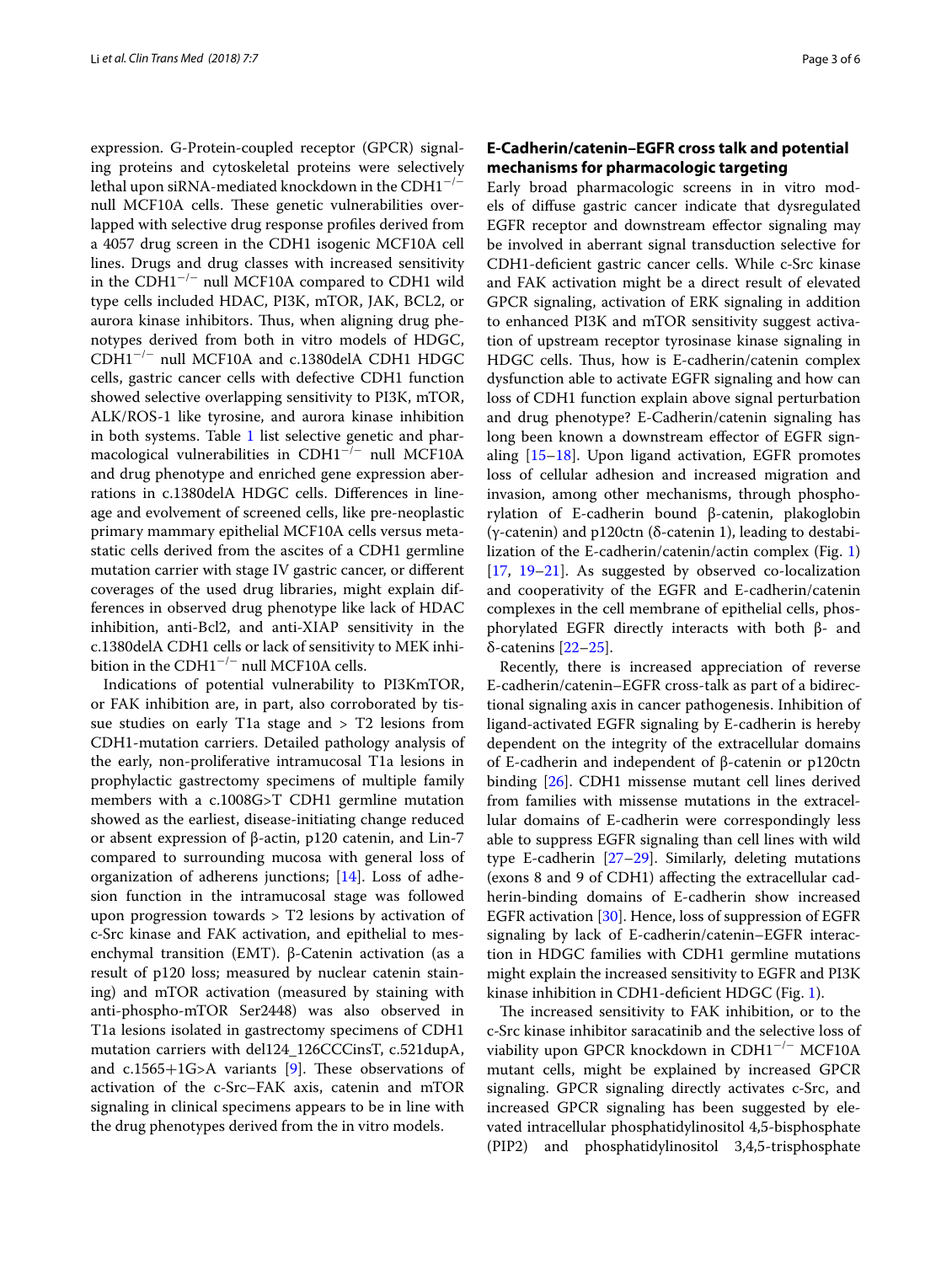

<span id="page-3-0"></span>

(PIP3) levels (second messenger intermediates of GPCR signaling) in c.del1380 CHH1 HDGC cells. Of note, activation of the c-Src kinase and FAK system was inferred after loss of adherens function including reduced levels of actin, p120ctn, or Lin in the progression of intramucosal T1a lesions in CDH1 germline mutation carriers [[14\]](#page-5-6). Loss of p120ctn is a pro-tumorigenic driver event in epithelial cancers with augmentation of EGFR signaling in breast cancer, elevated levels and activation states of c-Src kinase and FAK have been found to be associated with accelerated progression and shorter survival in epithelial malignancies including gastric cancer [[31](#page-5-18)[–33](#page-5-19)]. Inhibition of the Src kinase–FAK pathway can restore cell adhesion, reduce cell migration, and promote an epithelial phenotype [\[34](#page-5-20)].

Activation of the EGFR downstream PI3K-mTOR pathway in CDH1-mutant cells may also be caused by the disruption of a negative feedback group of β-catenin and PTEN [\[35](#page-5-21)]. E-Cadherin loss is associated with enhanced nuclear β-catenin translocation, suppression of nuclear expression of EGR-1 and PTEN, and increased

cytoplasmatic PI3K-AKT signaling promoting tumor cell growth (Fig. [2\)](#page-4-3). A similar reciprocal relation of reduced E-cadherin expression levels and increased PI3K-AKT activation was seen in T1a lesions in prophylactic gastrectomy specimens from CDH1-mutation carriers; T1a lesions from three out of four CDH1 mutation carriers from diferent HDGC families with diferent truncating CDH1 mutations harbored activation of mTOR (measured by staining with anti-phospho-mTOR Ser2448) and catenin (measured by increased nuclear catenin staining) [[9\]](#page-5-1). Thus, activation of PI3K-mTOR signaling in CDH1deficient gastric cancer cells might be the result of multiple signal transduction aberrations including lack of suppression of ligand-mediated EGFR activation (Fig. [1](#page-3-0)) or lack of negative feedback inhibition of the PI3K–Akt axis via reduced PTEN levels (Fig. [2](#page-4-3)).

## **Conclusions**

Drug screening studies in isogenic  $CDH1^{-/-}$ -mutant mammary epithelial MCF10A and c.1380delA CDH1 mutant gastric cancer cells show considerable overlap in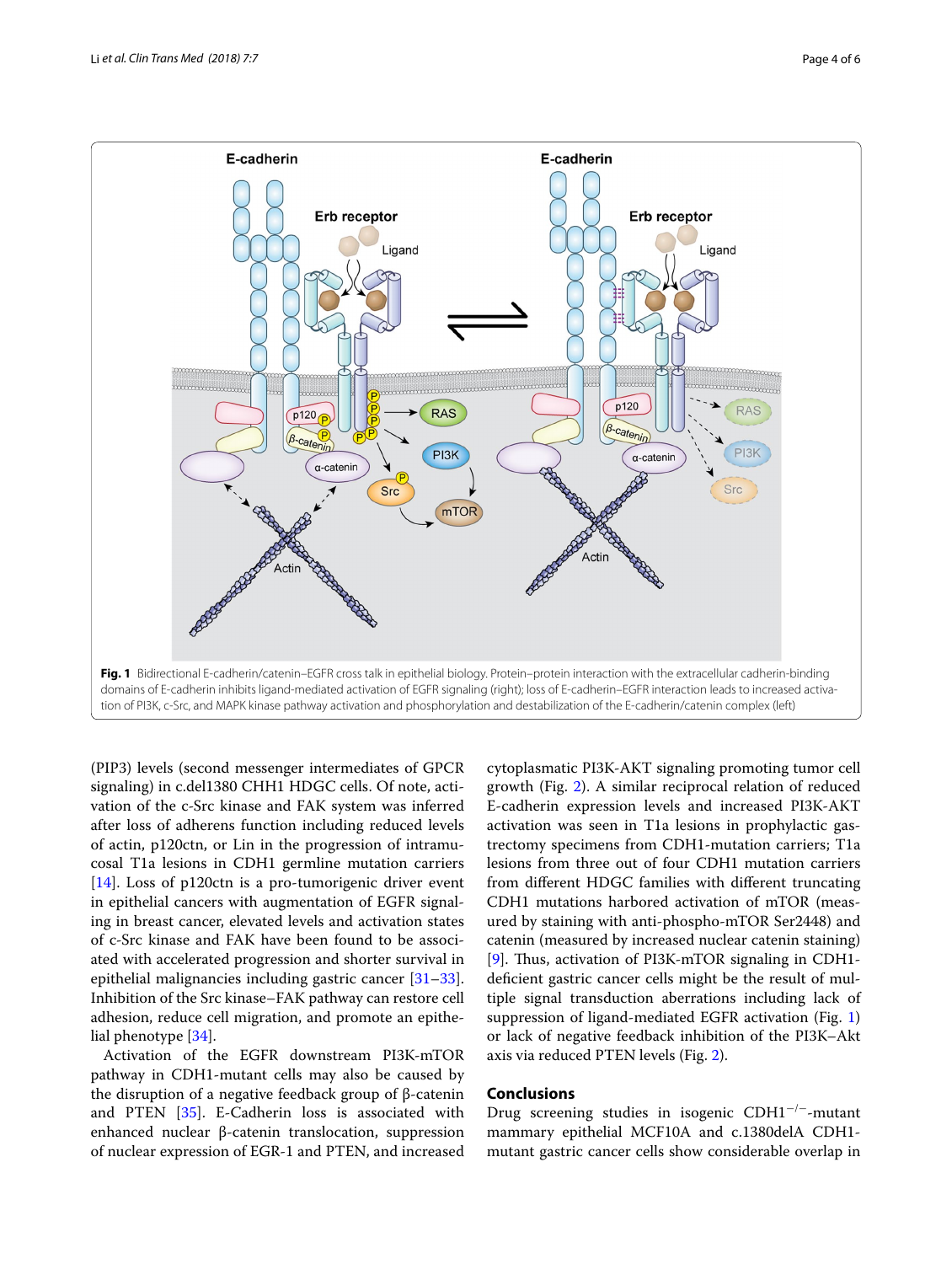

<span id="page-4-3"></span>sensitivity to PI3K, mTOR, or ALK/ROS-1 like tyrosine kinase inhibition. These pharmacological vulnerabilities are supported by comparative synthetic lethality, gene expression, and correlative tissue studies in clinical specimens of CDH1 mutation carriers, which indicate select perturbations of GPCR, actin-related, ERK1–ERK2, or FAK and c-Src kinase activity as signaling alterations and possible targets selective for CDH1-mutant gastric cancer cells. These pharmacological vulnerabilities are also supported by an improved understanding of the bidirectional cross-talk between E-cadherin/catenin and EGFR.

E-Cadherin exerts direct and indirect negative regulation onto EGFR signaling, supporting blockade of the EGFR– PI3K kinase axis as therapy in this molecular subtype of gastric cancer. Considering that both anti-mTOR, anti-PI3K, and anti-EGFR therapies are already in routine clinical use or in late clinical development for a number of other cancer histologies, these observations suggest that PI3K and mTOR inhibitors may be considered for molecular-targeted therapies within clinical studies for patients with HDGC in the near future.

#### **Abbreviations**

ALK: anaplastic lymphoma receptor tyrosine kinase; CDH1: E-cadherin; DAG: diacylglycerol; EGFR: epidermal growth factor receptor; EMT: epithelial–mesenchymal transition; ERK: extracellular signal regulated kinase; FAK: focal adhesion kinase; HDGC: hereditary difuse gastric cancer; IP3: inositol trisphosphate; JAK: janus kinase; MEK: mitogen-activated protein kinase; mTOR: mammalian target of rapamycin; PI3K: phosphatidylinositol 3-kinase; PKC: protein kinase C; STAT3: signal transducer and activator of transcription 3; TOPO2: topoisomerase II.

#### **Authors' contributions**

DL conducted previous experiment with c.1380delA CDH1-mutant gastric cancer cells. DL, WL, and UR conceived and designed the clinical and translational perspectives of drug screening, compiled the fgures, and wrote paper. All authors read and approved the fnal manuscript.

#### **Author details**

<sup>1</sup> Thoracic & Gastrointestinal Oncology Branch, National Cancer Institute, Bethesda, MD, USA. <sup>2</sup> Department of Surgery, University of Cincinnati College of Medicine, Cincinnati, OH, USA.

#### **Acknowledgements**

We would like to thank Ms. Erina He, MScBMC Medical Illustrator and NIH Medical Arts for compilation of the illustrations.

#### **Competing interests**

The authors declare that they have no competing interests.

#### **Consent for publication**

Not applicable.

### **Ethics approval and consent to participate**

Not applicable.

#### **Publisher's Note**

Springer Nature remains neutral with regard to jurisdictional claims in published maps and institutional afliations.

Received: 28 December 2017 Accepted: 31 January 2018 Published online: 22 February 2018

#### **References**

- <span id="page-4-0"></span>1. Kaurah P, MacMillan A, Boyd N et al (2007) Founder and recurrent CDH1 mutations in families with hereditary difuse gastric cancer. JAMA 297:2360–2372
- <span id="page-4-2"></span>2. van der Post RS, Vogelaar IP, Carneiro F et al (2015) Hereditary difuse gastric cancer: updated clinical guidelines with an emphasis on germline CDH1 mutation carriers. J Med Genet 52:361–374
- <span id="page-4-1"></span>3. Hansford S, Kaurah P, Li-Chang H et al (2015) Hereditary difuse gastric cancer syndrome: CDH1 mutations and beyond. JAMA Oncol 1:23–32